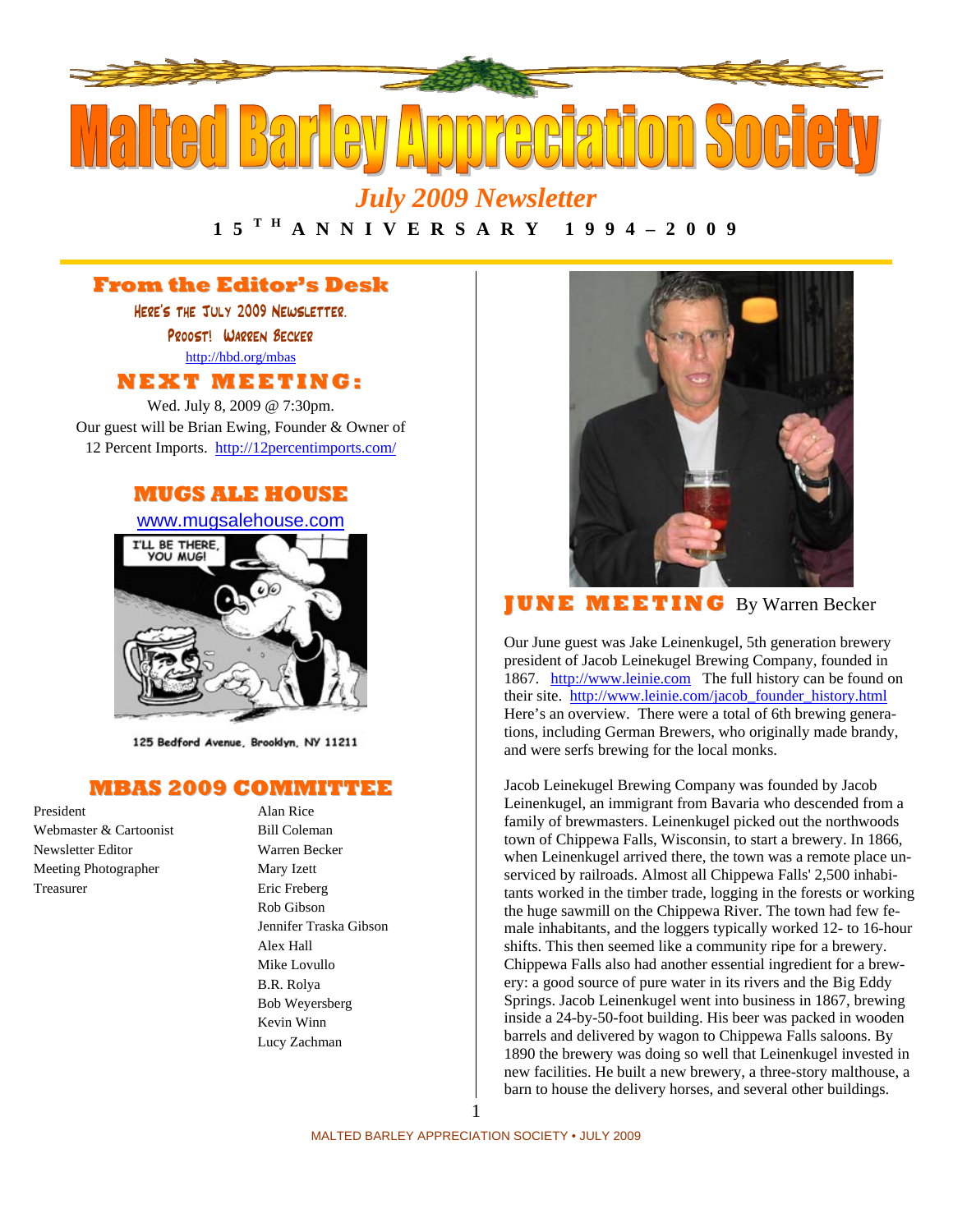

When Jacob Leinenkugel died in 1899, the business passed to his son Matt. Leinenkugel remained a strictly regional beer for a long time. Chippewa Falls, was not easily accessible, and beer was a fragile beverage that did not do well when shipped long distances. So the company confined its sales to northern Wisconsin. When Prohibition made beer sales illegal in 1918, the company made do by producing a line of soda water. But it kept its brewing equipment in place, and when Prohibition was repealed in 1933, the company started up again with its original recipes. At that time it made its flagship brand, called simply Leinenkugel's, as well as a bock beer. When the United States entered World War II, rationing and labor shortages caused other breweries to raise their prices. But Leinenkugel steadfastly kept its prices the same. After the war, the company invested again in new equipment. In 1955 Leinenkugel installed glass-lined fermentation tanks at its brewery, and these were the first of their kind in use in the United States. Jacob Leinekugel Brewing Company today is a Wholly Owned Subsidiary of Miller Brewing Company, who brews Leinekugel beers in Madison, WI, the state capital of Wisconsin.



Jake told us that brewery today uses Augustiner Yeast and German Malts, and produces many German Lager Styles. They also use Citra Hops. Consisting of a 165-barrel brewing vessels from Germany, run by computer, Leinenkugel has an annual output of 500,000 barrels, and is available in 49 states. The company's core product is its Leinenkugel's Original, a beer first brewed in 1867. This accounts for about 40 percent of the company's sales. Leinenkugel also produces a variety of seasonal and specialty

beers, and these make up the remaining 60 percent of sales. Within the Miller Brewing Company, Leinenkugel operates as part of a division called the American Specialty and Craft Beer Company. This division promotes Leinenkugel and other small breweries owned by Miller, to capture the small but growing specialty beer segment of the U.S. beer market. They are distributed in New York by Phoenix Distributors.

Jake shared these 6 Leinenkugel beers. **Classic Amber Lager**, 4.9% ABV with a floral aroma with some grain notes. Brewed in the Reinheitsgbot style, with Hallertauer and Cascade Hops, this beer uses no corn, only barley malt. **Summer Shandy** - a 4.2% ABV Weisse with Lemonade mixture that is wheat/barley lemonade with semi sweet/tart note concoction. **Sunset Wheat** – a 4.9% ABV Belgian "Hoegaarden" style Wit beer made with coriander and orange peel. **1888 Bock** - 5.1% ABV, malt focused and brewed in the German Style. **Creamy Dark**, is a 4.9% ABV, German "Black Schwarz bier Style" Lager. And for a special surprise treat, Jake shared his **"Big Eddy" Imperial Stout** – a Russian Imperial Stout made with lots of malt and Simcoe & Warrior Hops. The name Big Eddy comes from the name of the spring that feeds the original Leinenkugel Brewery in Chippewa Falls, WI. The second beer in the Big Eddy series, this Russian Imperial Stout label states, "Travels Well. Ages Well". The beer is 9.5% ABV and boasts 11 malts and grains balanced out by 3 different and distinct hops.



Travels well. Ages well. Known as the grandest of all beer styles, Russian Imperial Stout was originally created in nineteenth century England to impress the Imperial Czarist court of Russia. The beer was brewed with high alcohol content and generous quantities of hops to preserve it against the elements on its grueling journey across the Baltic Sea. Big Eddy Russian Imperial boasts a selection of eleven malts and grains, remarkably balanced by three distinct hops. Dark fruit, chocolate and toffee notes develop as the complex flavors of the malts reveal themselves. Then, the intricate and commanding hop presence emerges. At 9.5% alcohol, our Big Eddy Russian Imperial Stout is daring yet delicious; it travels well, and ages well. Click here for the Madison, Wisconsin location guide, or here for the Milwaukee area!

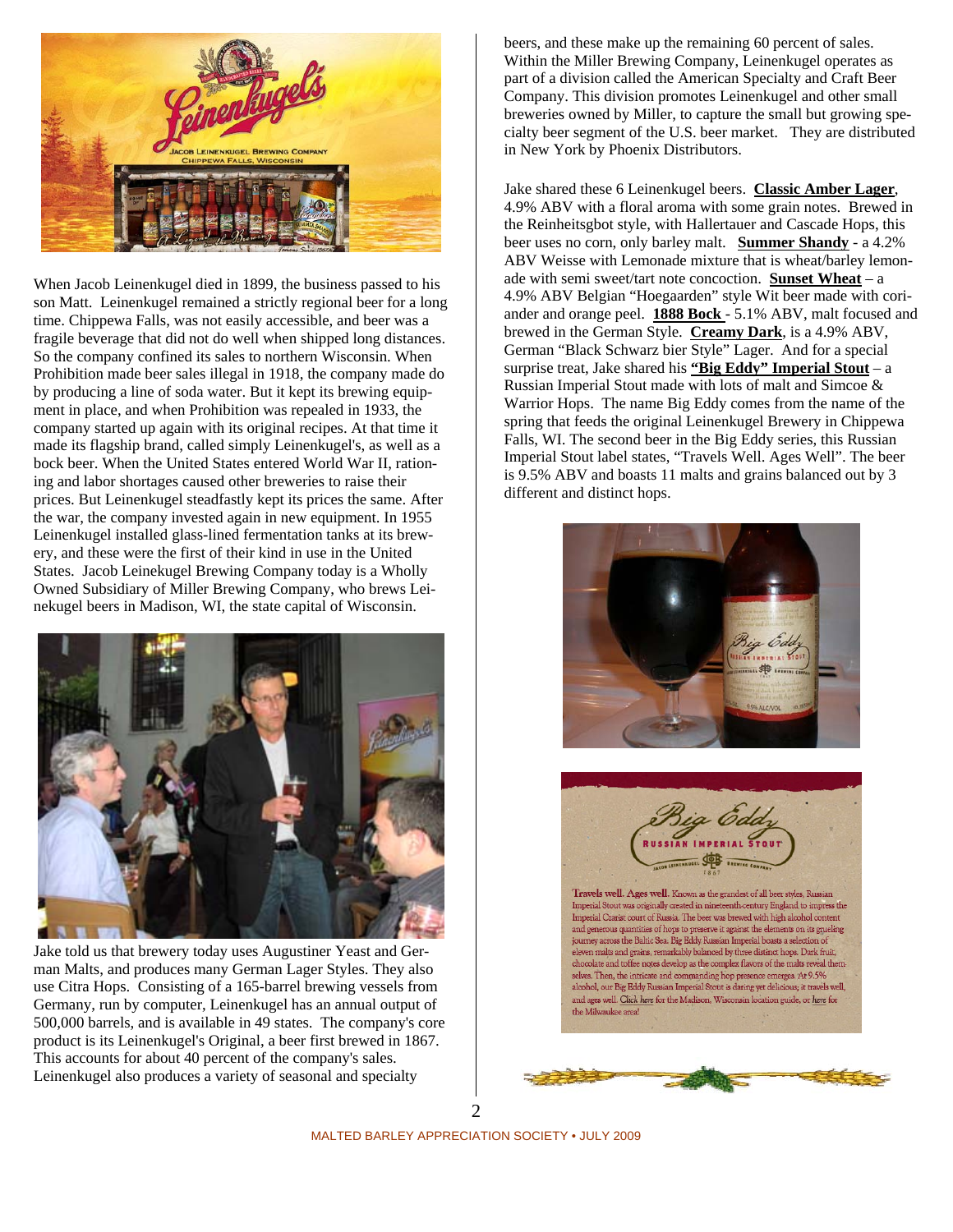# **Event Calendar** by President Alan Rice

## **H O M E B R E WI N G C O M P E TI TI O N S:**

## **BREWERS ASSOCIATION** town eer

http://www.beertown.com/homebrewing/schedule.html



http://www.bjcp.org/compsch.html

August 2, 2009 **Mead Day**, an AHA event. Each year on the first Saturday in August, homebrewers

around

the nation are encouraged to invite non-brewing and brewing

friends and family to celebrate by making mead. http://www.beertown.org/events/meadday/index.html

August 15, 2009 **FOAM Homebrew Competition** Presented by The Fitchburg Order of Ale Makers Entry deadline August 2 http://www.foambrew.com/

FOAM sent us a special request for judges!

### Sun. Sept. 3, 2-5pm **Chew 'N Brew at The Diamond**.

Homebrew and home-made food pairings competition. Win \$250 dinner at Grammercy Tavern, \$150 in homebrew supplies, or \$75 tab at Diamond. (Additional compensation for all entrants.) 10 teams, only one spot left, enter today! Contact Dave at http://www.thediamondbrooklyn.com/ Patrons choose their favorite. Only 100 tickets at \$25, buy at Diamond or website, on-sale Aug. 1. Proceeds benefit BARC animal shelter in Williamsburg. http://www.barcshelter.org/

## **Beer Related Events:**

Wed. July 8, 5-9pm, **Ithaca at Spring Lounge**. Jeff O'Neill will be on hand. \$4 drafts, featuring Ithaca 10, Flower Power, Apricot Wheat. http://springlounge.ypguides.net/

Wed. July 8, **Southern Tier at Rattle N Hum**. Backburner, Heavy Weizen, Mocha, Jahva, Mocha, Creme Brulee, Cherry Saison, Oaked UnEarthly, Hop Sun, InEquity, IPA, Phin & Matts. http://www.rattlenhumbarnyc.com/

Wed. July 8, **Flying Dog at Blind Tiger**. Double Dog DIPA on draft, cask, and nitro, Snake Dog IPA on draft and cask, Horn Dog Barleywine, Gonzo Imperial Porter, Kerberos Tripel, Woody Creek Wit, Doggie Style Pale Ale, In Heat Wheat, Tire Bite Golden Ale, Belgian IPA, Wild Dog Schwarz Smoked Double

#### Lager. http://blindtigeralehouse.com/

Wed. July 8, **Goose Island at The Gate**. Greg Hall will be on hand. Demolition Ale, Summertime, Matilda, Pere Jaques, Honker's Pale, IPA, Nightstalker, Bourbon County Stout. http://thegatebrooklyn.blogspot.com/

Thu. July 9, 6-8pm, **Ithaca Tasting at Bierkraft**. Jeff O'Neill will be on hand. http://www.bierkraft.com/

Thu. July 9, **Ithaca at Barcade**. Jeff O'Neill's last stop. Alphalpha, Apricot Wheat, Brute, Cascazilla, Eleven, Flower Power (cask), Partly Sunny, Pils, Ten, White Gold. http://www.barcadebrooklyn.com/

Thu. July 9, **Goose Island at East Village Tavern**. Greg Hall will be on hand. Night Stalker, Bourbon County Stout, Matilda, Pere Jacques, Honkers, 312, IPA, Demolition, IIPA, Summertime. Bottles of Sofie. http://www.evtnyc.com/

Fri. July 10, **Hitachino Nest at Sunswick**. Several rare drafts on tap, including White Ale and Ginger Brew. http://www.sunswick3535bar.com/

Sat. July 11, 10am-7pm **Victory & Weyerbacher Brewery Tours from Rattle N Hum**, \$60. Includes bus, beer food, and a T-shirt, plus a 2-hour open bar upon return. Limited to 50 people, RSVP Patrick@rattlenhumbarnyc.com

Sat. July 11, 18, and 25, 11:45am-3pm, **Brewed in Brooklyn Walking Tour**, \$45, includes beer and food. The rise and fall and rise again of the brewing industry in Williamsburg. Walk from Brooklyn Brewery to Huckleberry Bar. Details and tickets at: http://www.urbanoyster.com/

Mon. July 13, 7-8:30pm, **Mast Bros. Chocolate Tasting at Beer Table**, \$35. Michael and Rick Mast will lead a tasting of 5 of their locally produced chocolates paired with 5 beers. RSVP: http://www.beertable.com/

Mon. July 13, **Belgian White Beer Dinner at Resto**, \$65. Maggie Fuller and Will Stephens will be on hand. Details and RSVP at: http://www.restonyc.com/

Tue. July 14, **Dogfish Head at Rattle N Hum**. Raison d' Etre, Red & White, Festina de Peche, Aprihop, 60, 90 & 120 Minute, Indian Brown, Midas Touch, Palo Santo Marron, Shelter Pale Ale. Bottles: 120 Minute, Squall and Fort. Casks TBA.

Tue. July 14, 6-8pm, **Troegs Tasting at Bierkraft**. Chris Trogner will be on hand.

Tue July 14, **Victory at Bar Great Harry**. Abbey 6, Bags Packed Porter, Festbier, Harvest Ale, Hercules IPA, Hop Wallop, Golden Monkey, Mad King's Weiss, Whirlwind Witbier, Wild Devil. Cask TBA. http://www.bargreatharry.com/

Thu. July 16, **Elysian at Rattle N Hum**. Dick Cantwell will be on hand. The Immortal IPA, Avatar Jasmine IPA, The Wise ESB,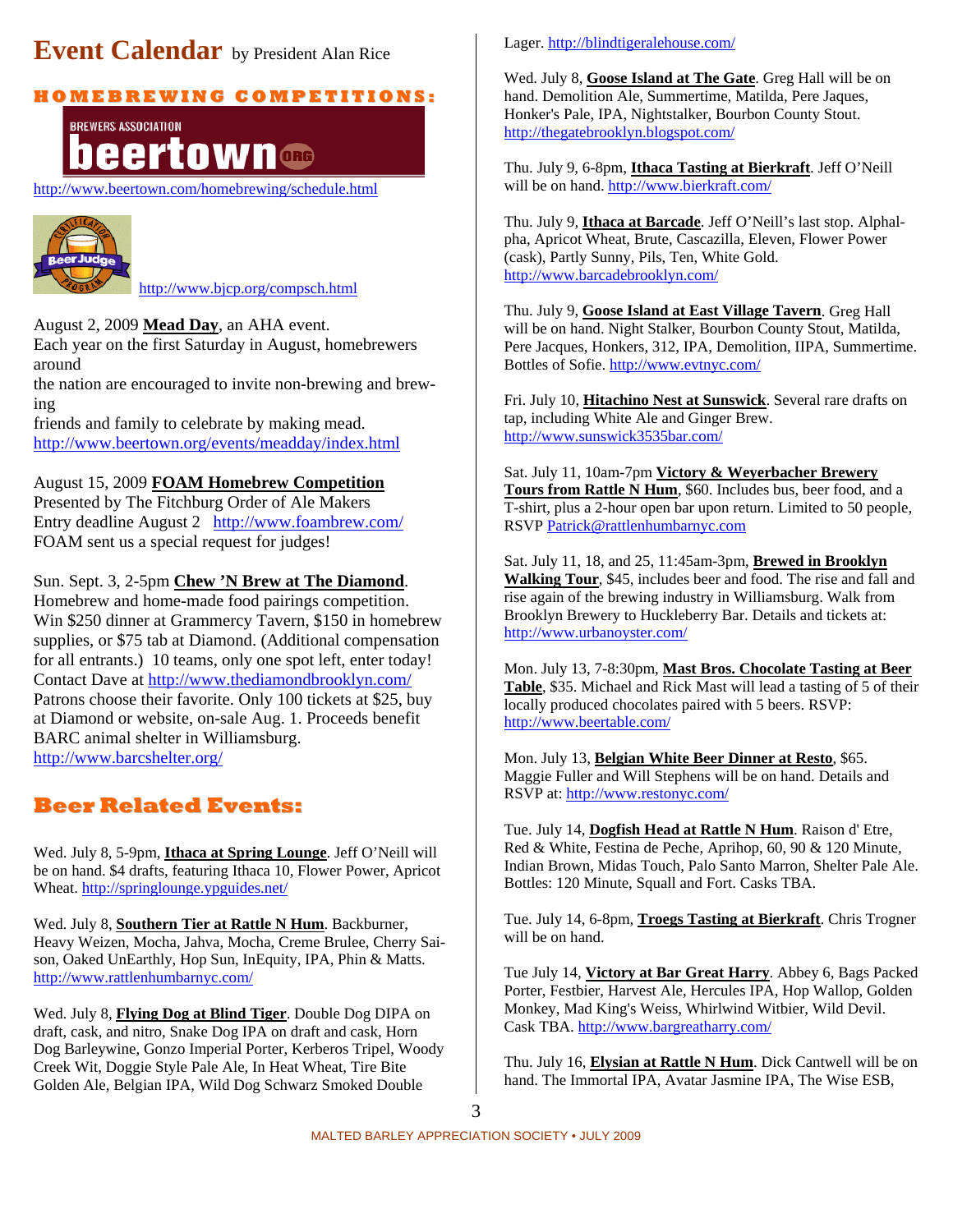Dragonstooth Stout, Loser Pale Ale, Prometheus IPA, Daedalus Irish Style Stout, The Golden Boot Ale, Avatar IIPA - Batch 2000, Saison Poivre, Saison Elysee, Hubris IIPA, Yuzu's Belgianstyle Golden Ale, The Horror Belgian-style Stout, Koh-I-Noor Cardamom Porter, Bete Blanche Tripel. Cask TBA

Sat. July 18, Noon, **Cuvee de Castleton Release at Captain Lawrence**. Batch 3 of their award winning sour ale. \$10/ 375ml, limit 6 bottles. Get there early. http://www.captainlawrencebrewing.com/

Sat. July 18, **Battle of the Breweries at Rattle N Hum**. Sixpoint vs. Captain Lawrence vs. Dogfish Head. Vote for your favorite with your palate and your wallet. Each will pour 6-12 taps & 2-4 kegs.

Sat. July 18, **3rd South Shore Real Ale Fest at Long Island Maritime Museum**, \$40-\$50. Details and tickets at: http://www.realbeerfest.com/

Mon. July 20, 7:30-9:30pm **Brooklyn Premier of "Beer Wars" Movie at Bell House**, \$20. Flight of 4 beers paired with cheeses from Murray's. http://www.thebellhouseny.com/home.php

Mon. July 20, **Blue Point Beer Dinner at Dylan Prime**, \$70. 5 course gourmet meal. Details and reservations at: http://www.dylanprime.com/

Tue. July 21, 6-8pm, **Flying Dog Tasting at Bierkraft**. Details TBA.

Tue. July 21, **Sixpoint at Rattle N Hum**. Bengali Tiger, Northern Lights, Dubbel Trouble, Righteous Rye, Sweet Action, Apollo Wheat, Eight Days O'Wheat, Belgian Double IPA, Belgian Rye PA, Belgian IPA, Brownstone, Express, Gorilla Warfare, Masons Black Wheat, Otis, Re- Action. Plus 4 Casks TBA.

Tue. July 21, 7-9pm, **Beer & Cheese Sail in NY Harbor**, \$85. Chelsea beers, sunset cruise. Details and tickets at: http://www.sail-nyc.com/

Wed. July 22, **Christmas in July at Blind Tiger**. List TBA.

Wed. July 22, **White Out at The Gate**. Whites, Wheat, Wits, and some Christmas cheer. List TBA.

Thu. July 23, **Allagash at Barcade**. Rob Tod will be on hand. List TBA.

Sat. July 25, 2-6pm, **1st Int'l Great Beer Expo at Neversink Valley Area Museum**, \$43. Details and tickets at: http://www.greatbeerexpo.com/

Tue. July 28, 6-8pm, **Keegan Ales Tasting at Bierkraft**. TBA.

Tue. July 28, **Ithaca at Bar Great Harry**. Apricot Wheat, CascaZilla, Eleven, Flower Power, Nut Brown Ale, Pale Ale, Partly Sunny, Smoked Porter, Ten, White Gold.

Tue. July 28, **East Coast vs. West Coast IPA Challenge at Rattle N Hum**. 40 drafts, at least 10 casks from Sixpoint, Stone, Captain Lawrence, Green Flash, Troegs, Dogfish, Allagash, Weyerbacher, Brooklyn, Southern Tier, Great Divide, Russian River, Bear Republic, Victory, Rogue, Bruery, and more.

Wed. July 29, 4-8pm, **Good Beer at BAM Cafe**, \$45. Edible Brooklyn Magazine presents an intimate setting for 12-15 area breweries, and Brooklyn & Manhattan food artisans. Foodfocused beer premiers, cask ale, special homebrews, beer cocktails, and more. Details and tickets at: http://www.ediblebrooklyn.net/magazine/

Wed. July 29, **Captain Lawrence at The Gate**. Scott Vacarro will be on hand. List TBA.

Thu. July 30, 6pm, **Rogue at Standings**. 5 drafts TBA, free pizza.

Tue. Aug 4, 7-9pm, **Beer & Cheese Sail in NY Harbor**, \$85 for Chelsea beers, and sunset cruise. Details and tickets at: http://www.sail-nyc.com/

Sat. Aug 8, 1-6pm, **North Fork Craft Beer, BBQ & Wine Festival at Martha Clara Vineyards**. \$54-\$81. Details and tickets at: http://www.northforkcraftbeerfestival.com/

Tue. Aug 11, **Kelso at Bar Great Harry**. BGH Special Brew, Hudson Bourbon Barrel-Aged Porter, Dry-Hopped St. Gowanus (Cask), New Town Kriek, Carroll Gardens Wit, Recessionaton, Saison, St. Gowanus, Pils, Nut Brown Lager.

Tue. Aug 11, 5pm **Coney Island at Rattle N Hum**. There will be live performances of fire, sword and beer swallowing. Don't miss this one. List TBA.

Tue. Aug. 10, **12 Percent Import Beer Dinner at Resto**, \$65. Brian Ewing will be on hand. Details and RSVP at: http://www.restonyc.com/





http://hbd.org/mbas/beer.html